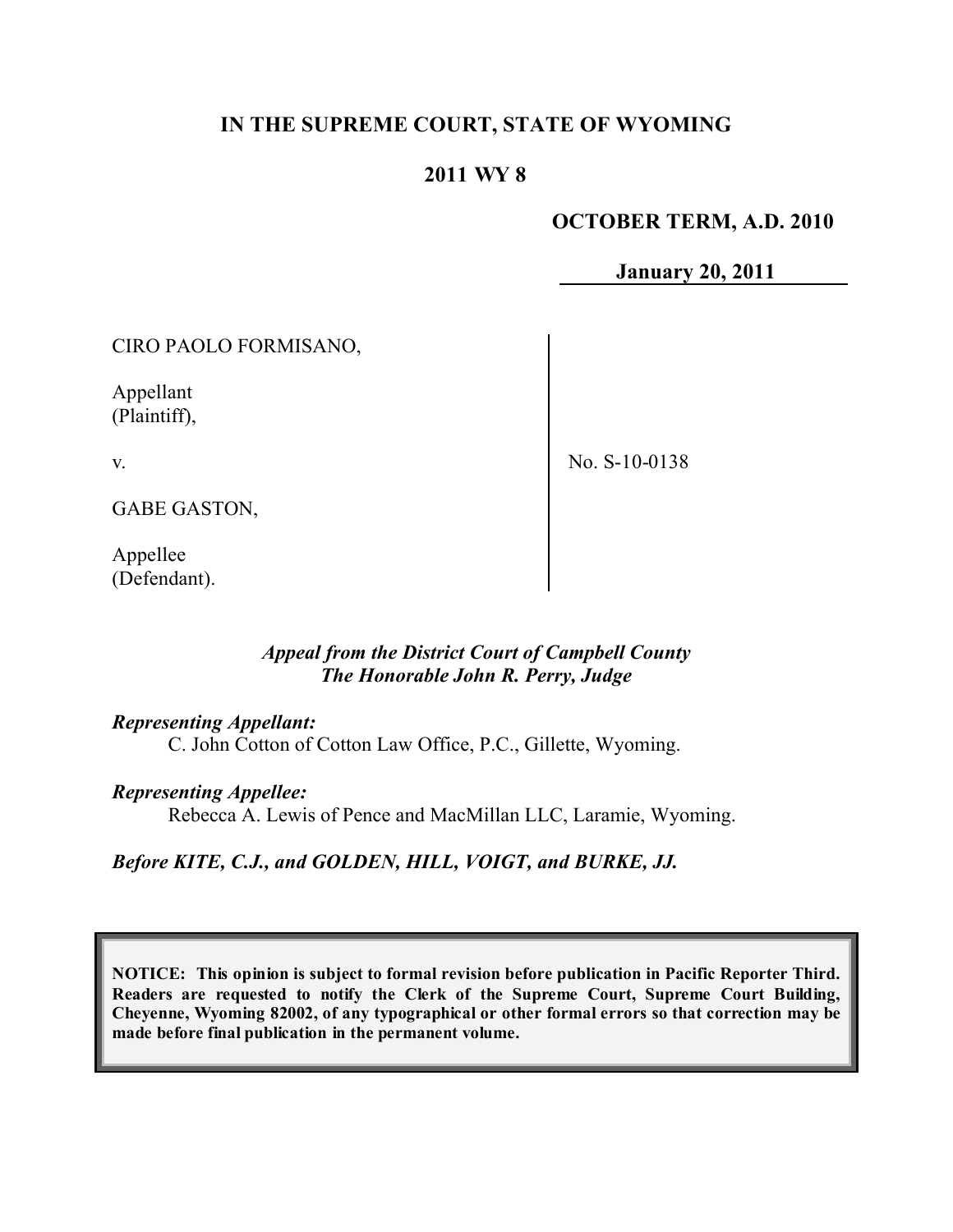### **VOIGT, Justice.**

[¶1] This is an appeal from a summary judgment granted to the defendant in a worker's compensation co-employee liability suit. We affirm because there are no genuine issues of material fact and the defendant is entitled to judgment as a matter of law.

#### **ISSUE**

[¶2] When viewed in the light most favorable to the appellant (Formisano), would the undisputed facts of this case allow a reasonable jury to find that the appellee (Gaston) intentionally acted to cause physical harm or injury to Formisano, as that concept is defined under Wyo. Stat. Ann. § 27-14-104(a) (LexisNexis 2009)?

## **STANDARD OF REVIEW**

[¶3] Motions for summary judgment come before the trial court pursuant to W.R.C.P. 56(c) which provides that

> [t]he judgment sought shall be rendered forthwith if the pleadings, depositions, answers to interrogatories, and admissions on file, together with the affidavits, if any, show that there is no genuine issue as to any material fact and that the moving party is entitled to a judgment as a matter of law.

We review the granting of summary judgment under the following standard:

On appeal, this Court evaluates the propriety of a district court's summary judgment ruling by examining the same materials and following the same standards as the district court. We examine the record de novo in the light most favorable to the party opposing the motion, giving that party the benefit of all favorable inferences which may be fairly drawn from the record. If upon review of the record, doubt exists about the presence of genuine issues of material fact, we resolve that doubt against the party seeking summary judgment. We review questions of law de novo without giving any deference to the district court's determinations. If we can uphold summary judgment on any proper legal basis appearing in the record, we will.

*Heimer v. Antelope Valley Improvement*, 2010 WY 29, ¶ 14, 226 P.3d 860, 863 (Wyo. 2010) (quoting *Wagner v. Reuter*, 2009 WY 75, ¶ 11, 208 P.3d 1317, 1321-22 (Wyo. 2009)) (internal citations omitted).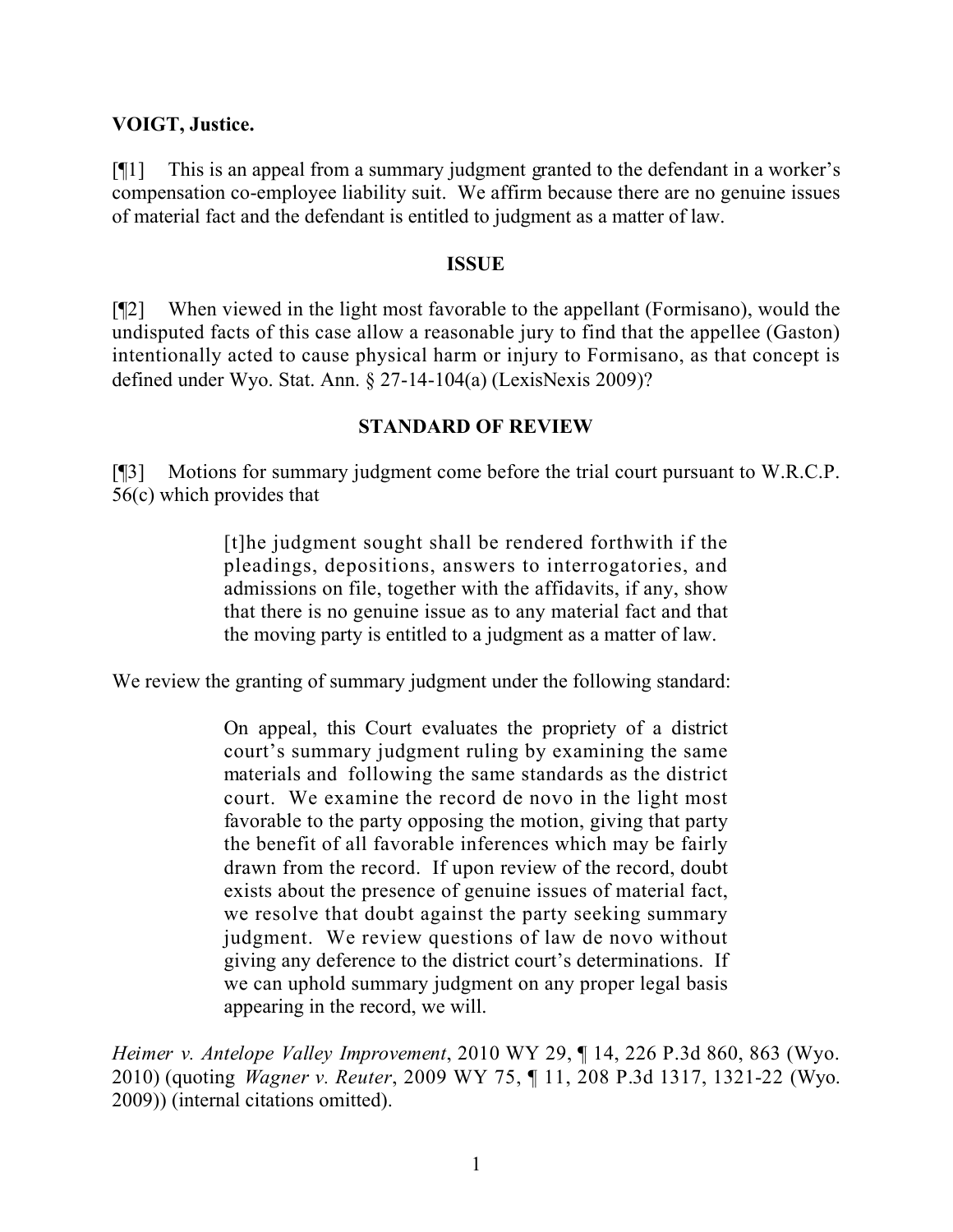[¶4] "The party moving for summary judgment has the burden of demonstrating that no genuine issues of material fact exist and that [it] is entitled to summary judgment as a matter of law." *Stephenson v. Pacific Power & Light Co.*, 779 P.2d 1169, 1171 (Wyo. 1989). A material fact is a fact that "if proved, would have the effect of establishing or refuting an essential element of the claim or defense asserted by the parties." *Id.* If the party seeking summary judgment meets his or her "initial burden of establishing a *prima facie* case for summary judgment[,] 'the party who is opposing the motion for summary judgment must present specific facts to demonstrate that a genuine issue of material fact exists.'" *Hatton v. Energy Elec. Co.*, 2006 WY 151, ¶ 9, 148 P.3d 8, 12 (Wyo. 2006).

> "After a movant has adequately supported the motion for summary judgment, the opposing party must come forward with competent evidence admissible at trial showing there are genuine issues of material fact. The opposing party must affirmatively set forth material, specific facts in opposition to a motion for summary judgment, and cannot rely only upon allegations and pleadings . . ., and conclusory statements or mere opinions are insufficient to satisfy the opposing party's burden."

The evidence opposing a prima facie case on a motion for summary judgment "must be competent and admissible, lest the rule permitting summary judgments be entirely eviscerated by plaintiffs proceeding to trial on the basis of mere conjecture or wishful speculation." Speculation, conjecture, the suggestion of a possibility, guesses, or even probability, are insufficient to establish an issue of material fact.

*Id.* at ¶ 9, at 12-13 (quoting *Cook v. Shoshone First Bank*, 2006 WY 13, ¶ 12, 126 P.3d 886, 890 (Wyo. 2006)).

[¶5] Statutory interpretation is a question of law that we review *de novo*, without affording deference to the district court's determination. *State ex rel. Wyo. Dep't of Revenue v. Hanover Compression, LP*, 2008 WY 138, ¶ 8, 196 P.3d 781, 784 (Wyo. 2008); *Union Pac. Res. Co. v. Dolenc*, 2004 WY 36, ¶ 13, 86 P.3d 1287, 1291 (Wyo. 2004).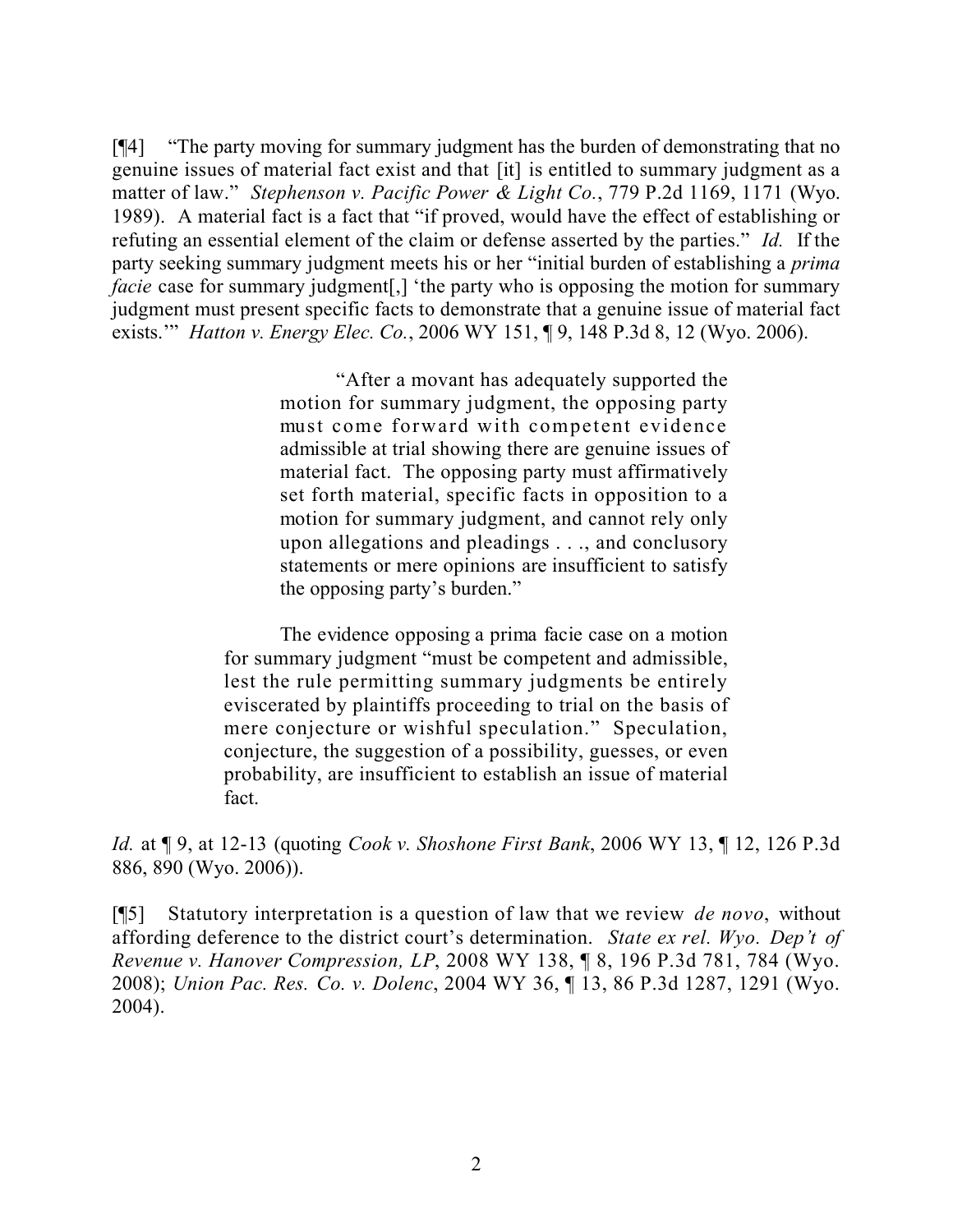## **WYO. STAT. ANN. § 27-14-104(a) (LEXISNEXIS 2009)**

[¶6] The statutory language at issue in this case is found in Wyo. Stat. Ann. § 27-14- 104(a), which is part of the Wyoming Worker's Compensation Act:

> (a) The rights and remedies provided in this act for an employee including any joint employee, and his dependents for injuries incurred in extrahazardous employments are in lieu of all other rights and remedies against any employer and any joint employer making contributions required by this act, or their employees acting within the scope of their employment *unless the employees intentionally act to cause physical harm or injury to the injured employee*, but do not supersede any rights and remedies available to an employee and his dependents against any other person.

(Emphasis added.)

# **FACTS**

[¶7] At the time of the accident giving rise to this lawsuit, Formisano and Gaston were both employed by Western Mine Services, Inc. (Western). They lived in Gillette, Wyoming. Formisano, originally from Italy, had limited English language skills. He had been in America since 1993, but had worked for Western for less than a year. Gaston, on the other hand, although younger than Formisano, was a native of Gillette and had worked for Western for about two years.

[¶8] Formisano and Gaston were on the same work crew, although several crew members, including the crew leader, had quit, leaving the crew shorthanded. Because Gaston had more job tenure than did Formisano, Gaston took on some of the crew leader's duties. Gaston drove the crew's work truck, he had the company credit card to purchase gas, and he communicated for the crew with company supervisors and work-site supervisors.

[¶9] On January 26, 2005, Formisano and Gaston were sent to the North Antelope Mine south of Gillette to work on a truck bed needing repairs. Gaston got up between 4:00 and 4:30 a.m. in order to be at the company shop at 5:00 a.m. Gaston and Formisano left the shop at about 5:00 a.m., with Gaston driving the company truck. Gaston stopped to fuel the vehicle, using a company credit card, and then drove to the mine, arriving at about 7:00 a.m.

[¶10] When the two men arrived at the mine, Gaston went into the shop, located the mine supervisor, and discussed with him the work that needed to be done. Gaston then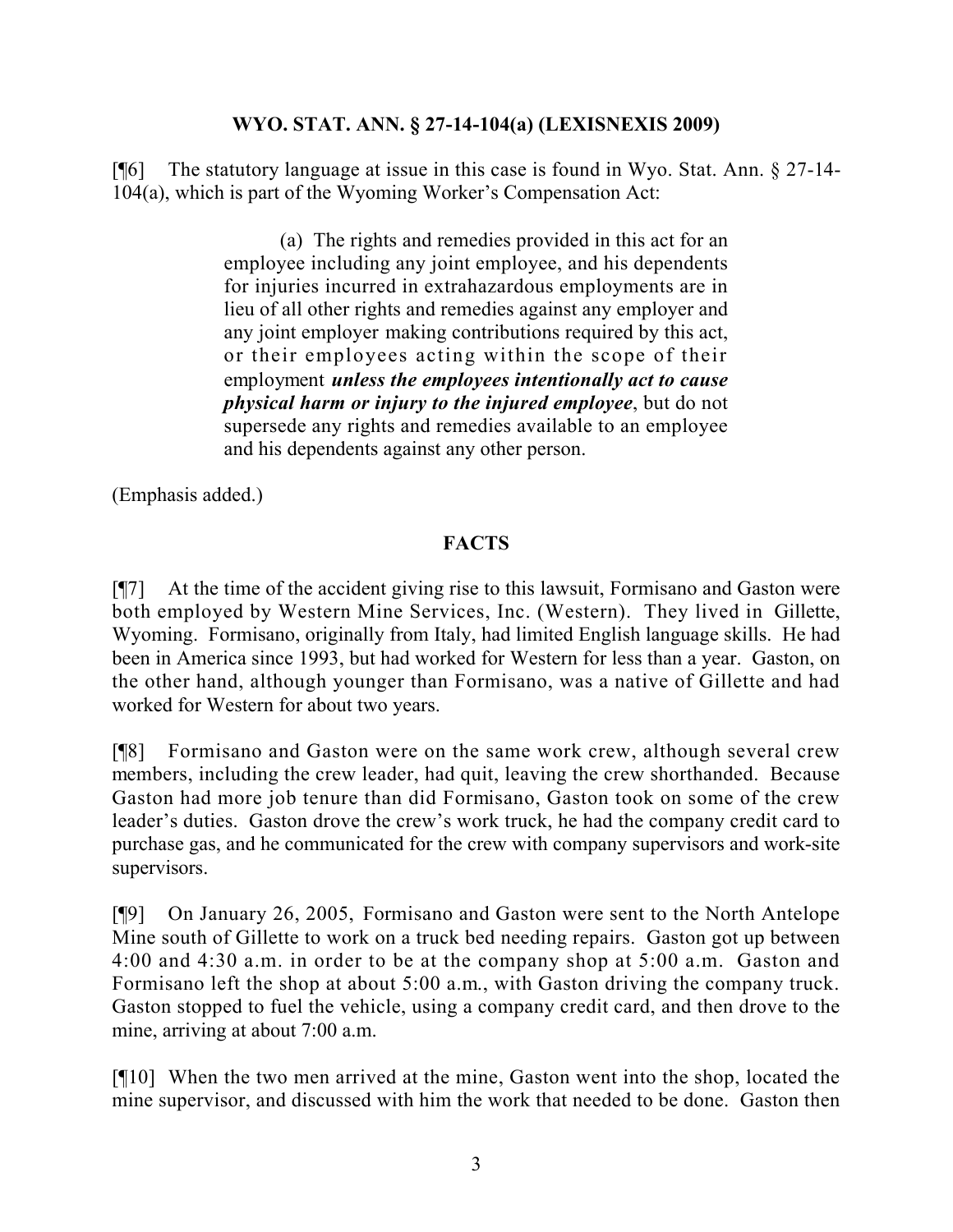returned to the company truck, where he and Formisano waited for the mine truck, which was in a wash bay. They did not begin working on the truck bed until about noon.

[¶11] Around 4:00 p.m., Gaston left Formisano working on the truck bed and went to call Western for further work instructions. It was normal procedure to "call in" at about that time each day to find out the next day's assignment. Formisano testified in his deposition that Gaston reported after the call that they needed to finish the truck bed repair, no matter how long it took, and that they both had to report to work at 5:00 a.m. the next day. A Western employee testified, to the contrary, that Gaston said during the telephone call that Western need not send out a night shift crew to finish the truck bed because the work would be done by the 7:00 p.m. shift change, or shortly thereafter.<sup>1</sup>

[¶12] Formisano and Gaston finished the repair work and headed back to Gillette at about midnight with Gaston driving. Formisano testified that they both were "pretty tired," that Gaston looked "pretty white," that Formisano told Gaston he did not look well, but that Gaston replied "I'm okay." At about 1:00 a.m., Gaston fell asleep, and the vehicle drifted off the roadway, rolling one-and-a-half times after Gaston "overcorrected." Gaston later told Western personnel that he began "nodding off," so he opened the window to help himself stay awake, but that he fell asleep and "went into the ditch." Formisano suffered several herniated discs in the accident.

[¶13] In the week before the accident, Gaston was off work on January 20, worked 12 hours on January 21, worked 12 hours on January 22, was off work on January 23, worked 15 hours on January 24, and worked 14 hours on January 25, for a total of 53 hours. By comparison, Formisano worked 12 hours on January 20, 12 hours on January 21, was off work on January 22, was off work on January 23, worked 12 hours on January 24, and worked 12 hours on January 25, for a total of 48 hours. Both men were "on the clock" from 7:00 a.m. on January 26 until the accident at 1:00 a.m. on January 27, which is 18 hours, but neither apparently actually worked between about 7:00 a.m. and noon.

[¶14] Several Western employees were deposed, all of whom testified that Gaston violated company policy by driving when he was too tired to do so safely. They also testified that Gaston could have called in for night shift replacements at 7:00 p.m., or, after the job was finished, he could have called in to have someone drive them to Gillette, or he could have obtained permission to stay in a motel in Wright, near the mine.

 <sup>1</sup> When working at Western's own shop, employees worked 10-hour shifts, but when working at a mine, they generally worked 12-hour shifts, 7:00 a.m. to 7:00 p.m., with travel time added to that. It was not unusual for a job at a mine to go an hour or two beyond shift change.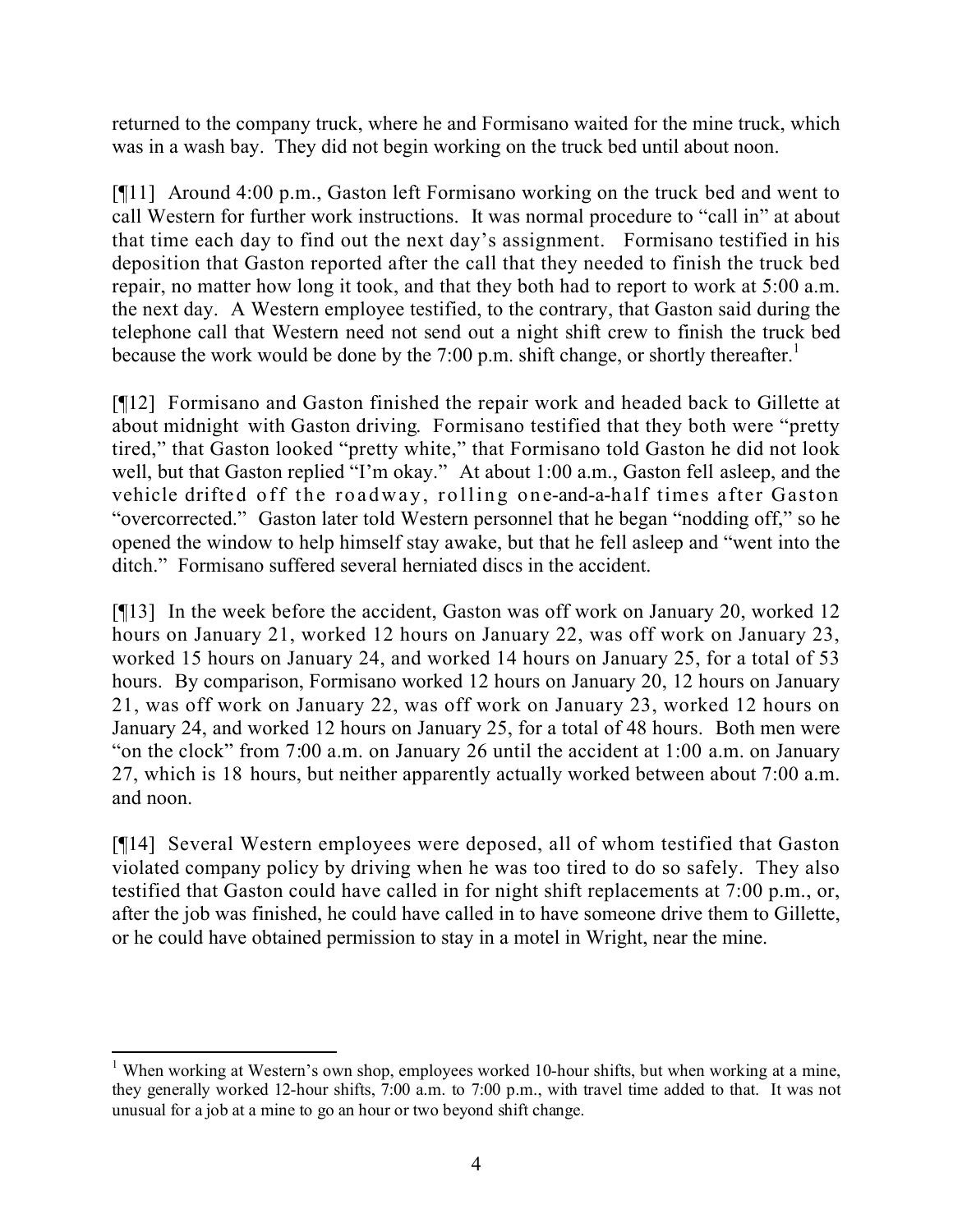#### **DISCUSSION**

[¶15] To place this case in its appropriate legal context, we will reiterate a bit of legal history. To begin, we note the well-known proposition that the "rights and remedies" of the Wyoming Worker's Compensation Act are "in lieu of" any other rights and remedies a covered employee injured "on the job" may have against his or her employer. Wyo. Stat. Ann. § 27-14-104(a). That immunity extends to co-employees who may have acted to cause the harm, so long as such co-employees did not "intentionally act to cause physical harm or injury to the injured employee . . . ." *Id*. At its most basic level, the statute says that one employee is not liable to another if the former is only negligent.

> There are four elements to a negligence cause of action: (1) the defendant owed the plaintiff a duty to conform to a specified standard of care; (2) the defendant breached the duty of care; (3) the defendant's breach of the duty of care proximately caused injury to the plaintiff; and (4) the injury sustained by the plaintiff is compensable by money damages.

*Frost v. Allred*, 2006 WY 155, ¶ 8, 148 P.3d 17, 19 (Wyo. 2006) (quoting *Downtown Auto Parts, Inc. v. Toner*, 2004 WY 67, ¶ 8, 91 P.3d 917, 919 (Wyo. 2004)).

[¶16] This definition tells us when a co-employee is not liable—he is not liable if he is merely negligent. The trouble this Court has repeatedly faced over the years has been trying to draw the line—somewhere beyond negligence—that results in liability.<sup>2</sup> In *Bertagnolli v. Louderback*, 2003 WY 50, ¶ 15, 67 P.3d 627, 632 (Wyo. 2003), we relied upon *dicta* from *Harbel v. Wintermute*, 883 P.2d 359, 363 (Wyo. 1994), to equate the current phrase "intentionally act to cause physical harm or injury" with the phrase "willful and wanton misconduct":

> This discussion implies that the amended standard of "intentionally act to cause physical harm or injury" equates to willful and wanton misconduct. We continue to believe the concept of willful and wanton misconduct has essentially the same legal effect as the statutory language "intentionally act to cause physical harm or injury." Well before the 1993 amendment to  $\S 27$ -14-104(a), this court expressly defined willful and wanton misconduct in terms of intentional actions:

<sup>2</sup> Over the years, the legislature has described this civil *mens rea* alternatively as "gross negligence," "culpable negligence," and now "intentionally act to cause physical harm or injury." *See Bertagnolli v. Louderback*, 2003 WY 50, ¶¶ 12-15, 67 P.3d 627, 631-33 (Wyo. 2003).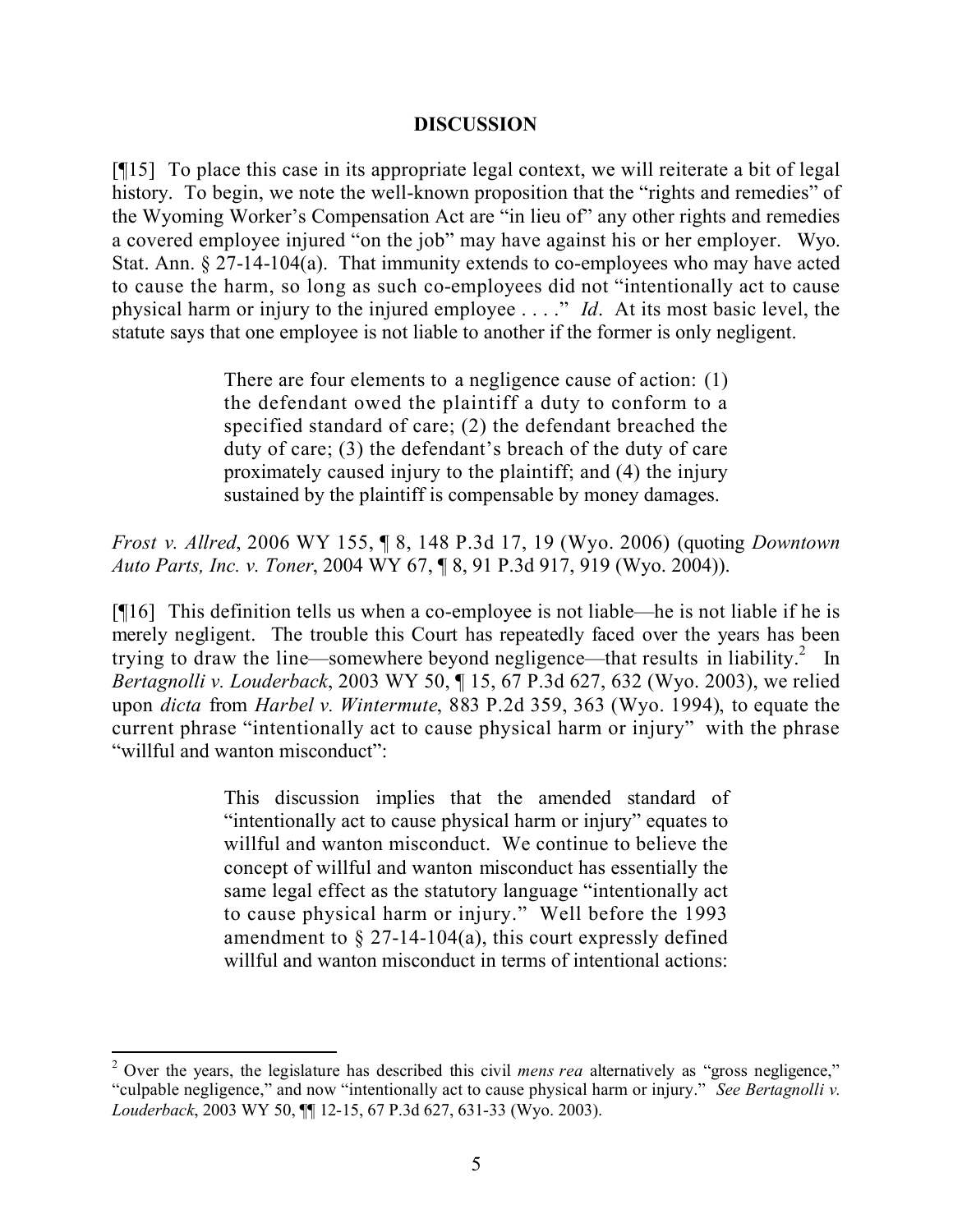Willful and wanton misconduct is the *intentional* doing of an act, or an *intentional* failure to do an act, in reckless disregard of the consequences and under circumstances and conditions that a reasonable person would know, or have reason to know that such conduct would, in a high degree of probability, result in harm to another.

*Weaver v. Mitchell*, 715 P.2d 1361, 1370 (Wyo. 1986) (emphasis added); *see also Mayflower Restaurant Company v. Griego*, 741 P.2d 1106, 1115 (Wyo. 1987).

[¶17] In *Bertagnolli*, we went on to describe

the key factors in finding co-employee liability under § 27- 14-104(a) are a co-employee with (1) knowledge of the hazard or serious nature of the risk involved, (2) responsibility for the injured employee's safety and work conditions, and (3) willful disregard of the need to act despite the awareness of the high probability that serious injury or death may result.

2003 WY 50, ¶ 16, 67 P.3d at 633 n.2. We then cited *Smith v. Throckmartin*, 893 P.2d 712 (Wyo. 1995), as requiring that "the co-employee's actions must be willful and not merely inadvertent in nature." *Bertagnolli*, 2003 WY 50, ¶ 17, 67 P.3d at 633. A plaintiff must prove that a defendant "acted with a state of mind approaching intent to do harm or committed an act of an unreasonable character in disregard of known or obvious risks so great as to make it highly probable that harm would follow." *Id*. at ¶ 17, at 633 (citing *Smith*, 893 P.2d at 714).

[¶18] In *Bertagnolli*, we reversed a summary judgment that had been awarded to the defendant co-employee supervisors because the district court failed to address the evidence that created genuine issues of material fact as to the supervisors' knowledge of the general risks involved in the employee's work. 2003 WY 50, ¶ 26, 67 P.3d at 635. Five years later, in *Hannifan v. American National Bank of Cheyenne*, 2008 WY 65, ¶ 42, 185 P.3d 679, 695 (Wyo. 2008), we relied upon *Bertagnolli* in affirming a jury verdict in favor of a co-employee plaintiff, finding that the instructions adequately instructed the jury on the law as to Wyo. Stat. Ann. § 27-14-104(a). While recognizing *Bertagnolli's* declaration that the phrase "acted intentionally to cause physical harm or injury" has the same legal effect as "willful and wanton misconduct," and while concluding that the instructions as given adequately made that point, we suggested that a clearer instruction in that regard would aid the jury: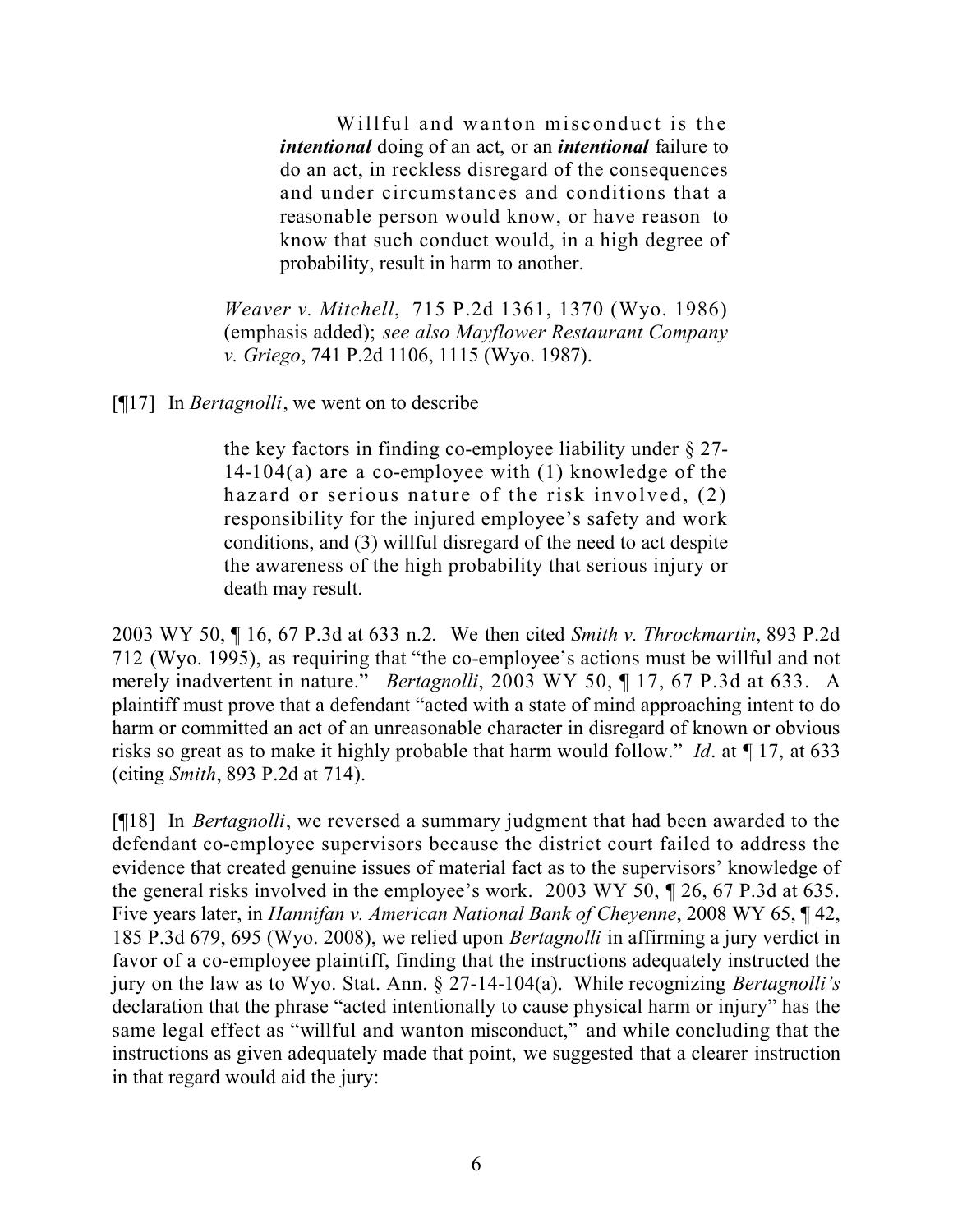A more simple and direct approach to the instructions could have been more helpful to the jury in considering these complex issues. We would suggest that district courts and litigants in the future consider one instruction such as:

> A co-employee is liable to another co-employee if the employee acts intentionally to cause physical harm or injury. To act intentionally to cause physical injury is to act with willful and wanton misconduct. Willful and wanton misconduct is the intentional doing of an act, or an intentional failure to do an act, in reckless disregard of the consequences and under circumstances and conditions that a reasonable person would know, or have reason to know, that such conduct would, in a high degree of probability, result in harm to another. In the context of co-employee liability, willful and wanton misconduct requires the co-employee to have 1) actual knowledge of the hazard or serious nature of the risk involved; 2) direct responsibility for the injured employee's safety and work conditions; and 3) willful disregard of the need to act despite the awareness of the high probability that serious injury or death may result.

*Id*. at  $\sqrt{$  34 n.2, 185 P.3d at 692 n.2. We continue to endorse such an instruction.

[¶19] In our most recent foray into this arena, we affirmed a summary judgment granted to a co-employee supervisory defendant where the plaintiff was injured in a mining accident. *Loredo v. Solvay Am., Inc.*, 2009 WY 93, ¶¶ 16-18, 212 P.3d 614, 626-29 (Wyo. 2009). In affirming the summary judgment, we quoted at length from the district court's decision letter, which relied heavily upon *Bertagnolli*, and which also made the necessary distinction between simple negligence and the "state of mind that approaches intent to do harm" required by the statute. *Id*. at ¶ 17, 212 P.3d at 627-28; *see also McKennan v. Newman*, 902 P.2d 1285, 1287-88 (Wyo. 1995) (co-employee's violation of company safety policies and OSHA regulations showed only ordinary negligence); *Smith*, 893 P.2d at 714 (aggravating factor that elevates ordinary negligence to willful and wanton misconduct is "state of mind that approaches intent to do harm"); and *Cockburn v. Terra Res., Inc*., 794 P.2d 1334, 1344 (Wyo. 1990) (supervisor's knowledge of hazardous condition, coupled with failure to correct it, shows ordinary negligence, but not culpable negligence (decided under old statute)). In concluding in *Loredo* that the defendant did not act "willfully, wantonly, or intentionally," we quoted the following from the district court's decision letter: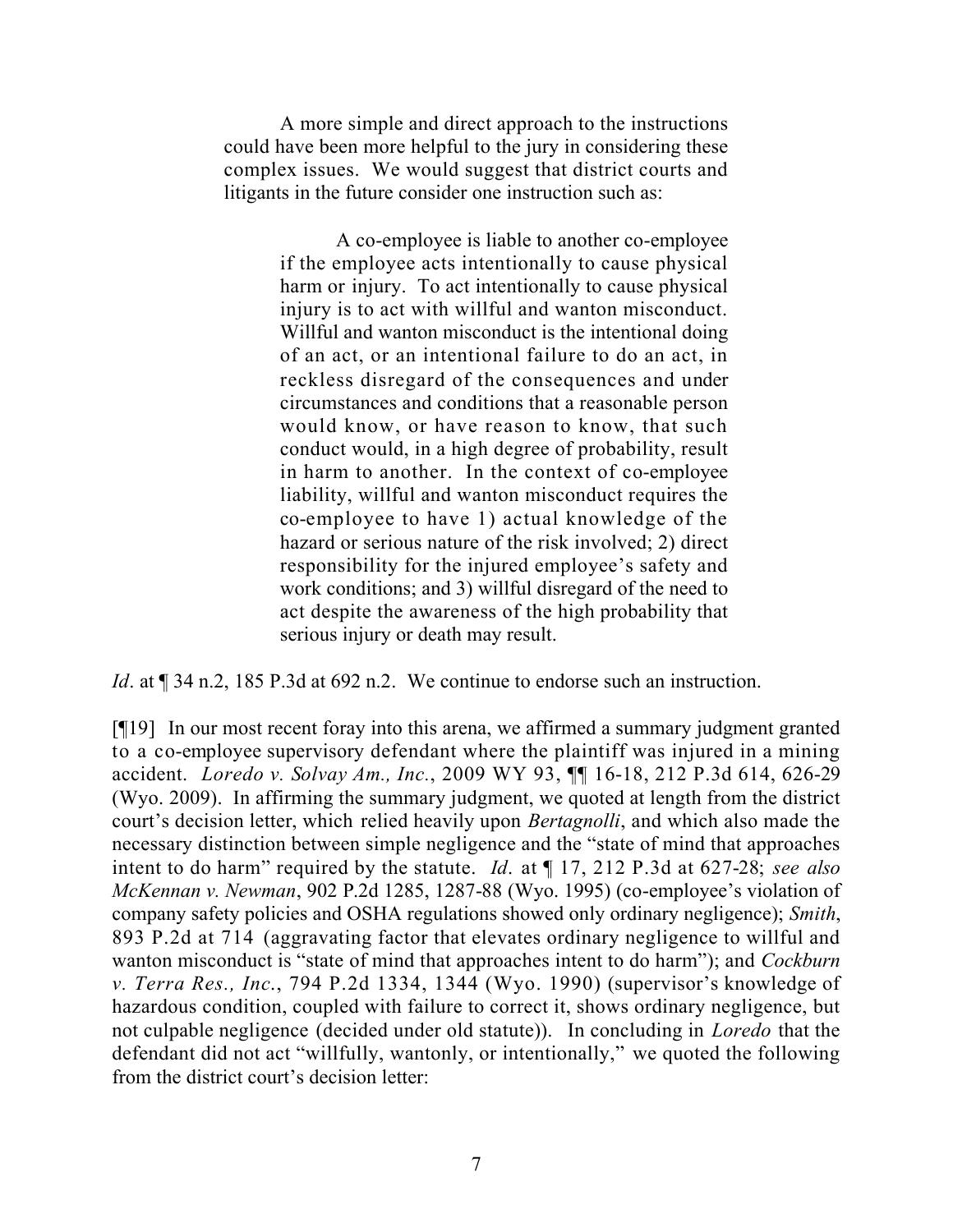Willful misconduct does not arise merely from "a thoughtless, heedless or inadvertent act, or an error in judgment," it is "more than mere mistake resulting from inexperience, excitement or confusion . . . or simple inattention," but it is "an extreme departure from ordinary care, in a situation where a high degree of danger is apparent." *Smith*, 893 P.2d at 714 (citations and quotations omitted).

*Loredo,* 2009 WY 93, ¶ 17, 212 P.3d at 627-28.

[¶20] The district court issued a three-page decision letter in this case in which it analyzed *Bertagnolli* and *Hannifan*, and then granted summary judgment to Gaston on the following basis:

> The court finds that, even assuming all of the facts are as Plaintiff alleges, Defendant is entitled to summary judgment because the standard under the Worker's Compensation statutes requires conduct beyond what occurred here. Driving while tired is simply not the kind of conduct envisioned in the exception to the statutory grant of immunity from liability of the Worker's Compensation provisions. Logic would indicate that Mr. Gaston would not have placed himself in the vehicle with Mr. Formisano and driven if he had known, with a "high degree of probability," that harm would result. There is no genuine issue of material fact that would permit a jury to find that Defendant's conduct was of a type "approaching intent to do harm."

[¶21] Perhaps realizing that "falling asleep at the wheel," on its face, simply does not reach the high standard of misconduct required for co-employee liability under the statute, Formisano broadens his accusations in two particulars. First, he describes several events during the work day prior to the accident in which Gaston treated Formisano rudely, or Gaston allegedly was untruthful while speaking with Formisano or Western supervisors. Formisano speculates that Gaston purposefully misled the supervisors so that he could work late to obtain overtime pay.

[¶22] Formisano's second appellate theme is that Gaston did not just fall asleep while driving; rather, Gaston intentionally drove while "sleep deprived." In support of his theory that driving while sleep deprived is misconduct that "approaches intent to do harm," Formisano relies upon four cases. In *Cummings v. ConGlobal Indus.*, 2008 U.S. Dist. LEXIS 81967, at \*2-3 (N.D. Okla. Oct. 14, 2008), an unreported case, the trial court denied summary judgment to a driver's employer on the issue of punitive damages where the allegations were that the driver: (1) was sleep-deprived, having slept only five-and-a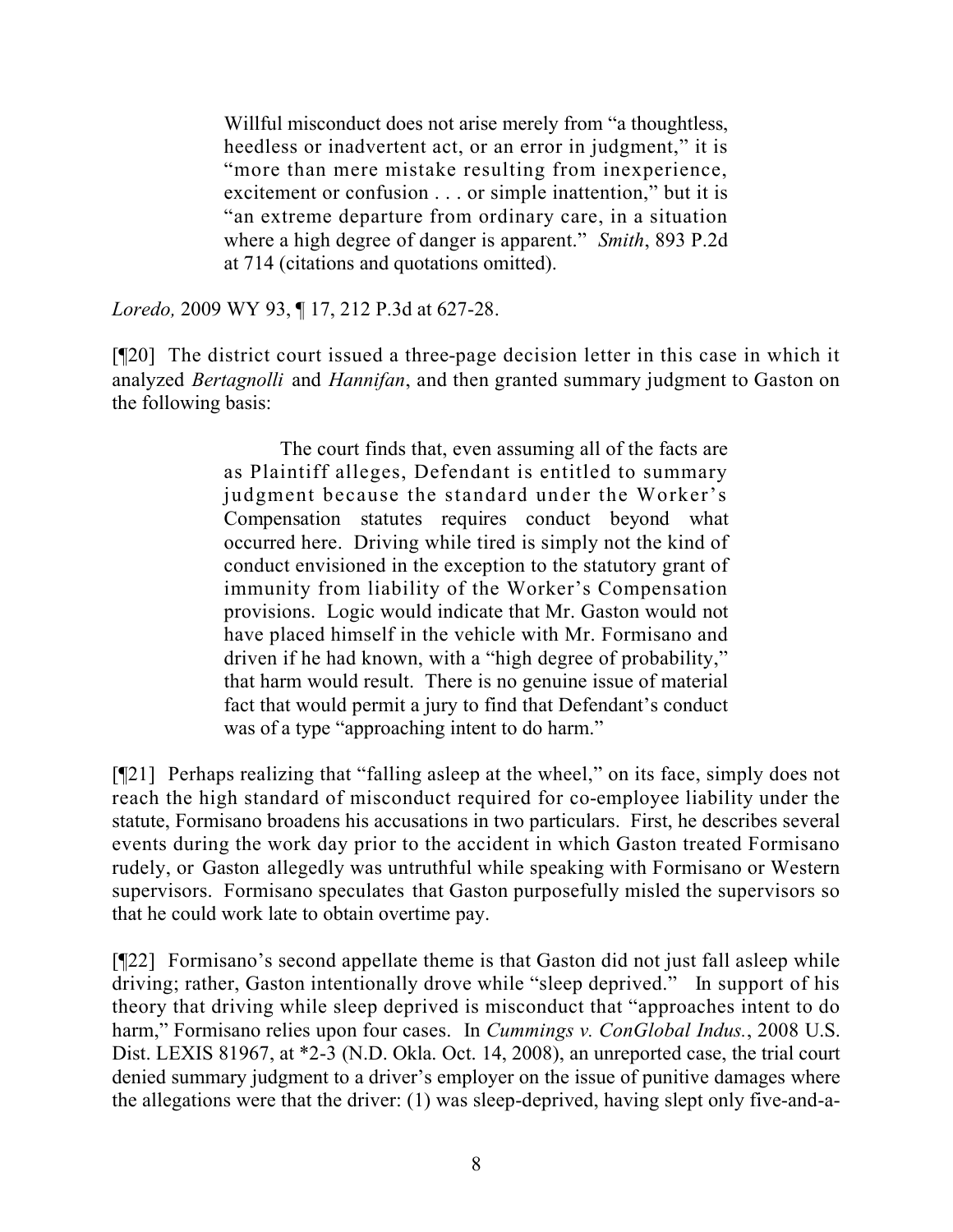half hours in three days; (2) was speeding; (3) was recently cited for other traffic violations; (4) had "doctored" his driver's log to show compliance with sleep regulations; and (5) was transporting an unauthorized passenger.

[¶23] The next case cited by Formisano is *Meus v. State of Florida*, 968 So.2d 706 (Fla. Dist. Ct. App. 2d Dist. 2007), a vehicular homicide case apparently based upon sleep deprivation, where the court remanded for an evidentiary hearing on the issue of ineffective assistance of counsel. The evidence was that Meus had been driving for almost ten hours in a twenty-four hour period. *Id*. at 709. The underlying issue was counsel's alleged failure to interview and call as a witness a "first responder" who was of the opinion that the crash was not caused by Meus having fallen asleep. *Id*. at 711.

[¶24] In *DeMatteo v. Simon*, 812 P.2d 361 (N.M. Ct. App. 1991), the Court of Appeals of New Mexico upheld a jury award of punitive damages under the following circumstances:

> Evidence that DeMatteo drove three to four hours the day before the accident, slept about five hours in his car, remained awake for the next twenty hours immediately prior to the accident, and then consumed marijuana shortly before the accident allowed the jury to conclude that punitive damages were warranted because DeMatteo displayed an utter indifference for the safety of others when he decided to drive.

*Id.* at 364.

[¶25] Finally, Formisano relies upon *Glover v. Transcor America, Inc.*, 57 F.Supp.2d 1240 (D. Wyo. 1999), where the district court denied summary judgment to a driver's employer on the theories of negligent supervision and punitive damages. Significantly, however, these causes of action were allowed to survive *against the company* because of its policy that allowed drivers to be in the vehicle for up to 24 hours with only short breaks, and because of its deliberate decision not to equip its prisoner-transport van with seat belts. *Id.* at 1249. As to the driver, the court came to this contrary conclusion:

> The court finds that there is no basis for the imposition of punitive damages against defendant based on the acts of its employee Mr. Dufer. It is undisputed that the van was not equipped with seat belts and therefore it was not Mr. Dufer's actions or inactions that resulted in plaintiff not wearing a seat belt. Plaintiff alleges that Mr. Dufer was negligent in falling asleep. Under these circumstances, punitive damages are not appropriate for the imposition of punitive damages based upon Mr. Dufer's alleged actions. *Mayflower*